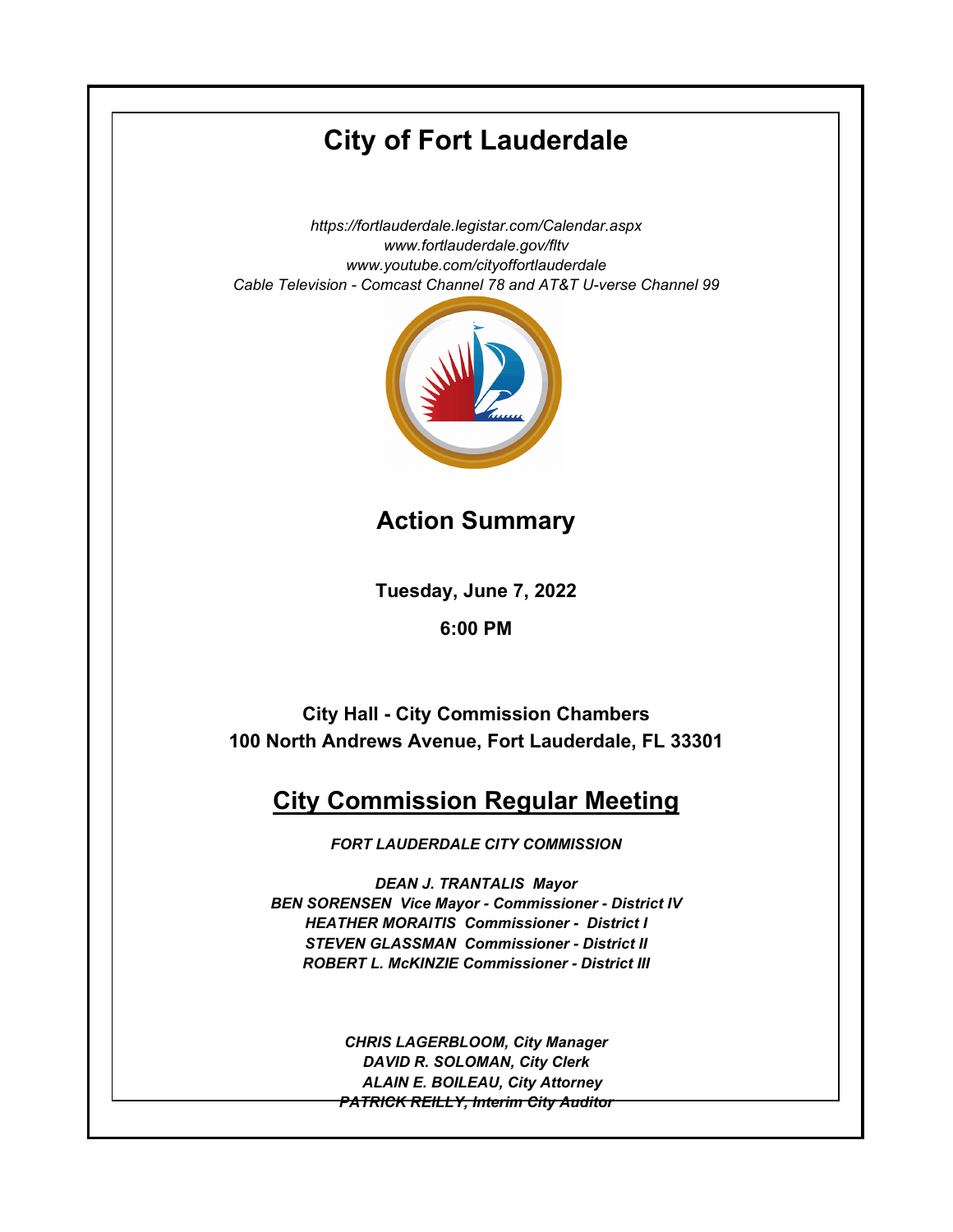## PUBLIC APPEARANCES BEFORE THE CITY COMMISSION:

If any person wishes to address the City Commission, the person shall sign up in the City Hall lobby. A member of the City Clerk's Office Staff will be there to assist. Speaker Cards are given to the Mayor. After being recognized by the Mayor, the speaker should approach the podium, identify the agenda item in question, indicate support, opposition, or neutrality on the agenda item, and then proceed to succinctly state the speaker's position or present information.

If an attorney, or any other person appears before the Commission in a representative capacity, the attorney, or other representative shall also sign up in the City Hall lobby. A member of the City Clerk's Office Staff will be there to assist. After being recognized by the Mayor, the speaker should approach the podium, identify the client(s) being represented, and identify the agenda item in question. The speaker shall then indicate the client's support, opposition, or neutrality on the agenda item and then proceed to succinctly state the client's position or present information on behalf of the client(s).

Pursuant to Section 3.13 of the Charter of the City of Fort Lauderdale, Florida, the Mayor shall maintain order at all meetings, and the Police Department, upon instructions of the Mayor, shall expel any person from the meeting who refuses to obey the order of the Mayor in relation to preserving order at the meetings. Any person who interrupts or disturbs a City Commission meeting, or who willfully enters or remains in a City Commission meeting having been warned by the Mayor to depart and who refuses to do so, may be subject to arrest.

AUXILIARY AIDS AND SERVICES: If you desire auxiliary aids or services or both to assist in viewing or hearing the City Commission meetings or reading the agenda and minutes for the meeting, please contact the City Clerk's Office at 954-828-5002 at a minimum of two days prior to the meeting and arrangements will be made to provide these services to you.

NOTICE TO MEMBERS OF THE PUBLIC: If a person decides to appeal any decision made by the board, agency, or commission with respect to any matter considered at such meeting or hearing, the person will need a record of the proceedings, and that, for such purpose, the person may need to ensure that a verbatim record of the proceedings is made, which record includes the testimony and evidence upon which the appeal is to be based.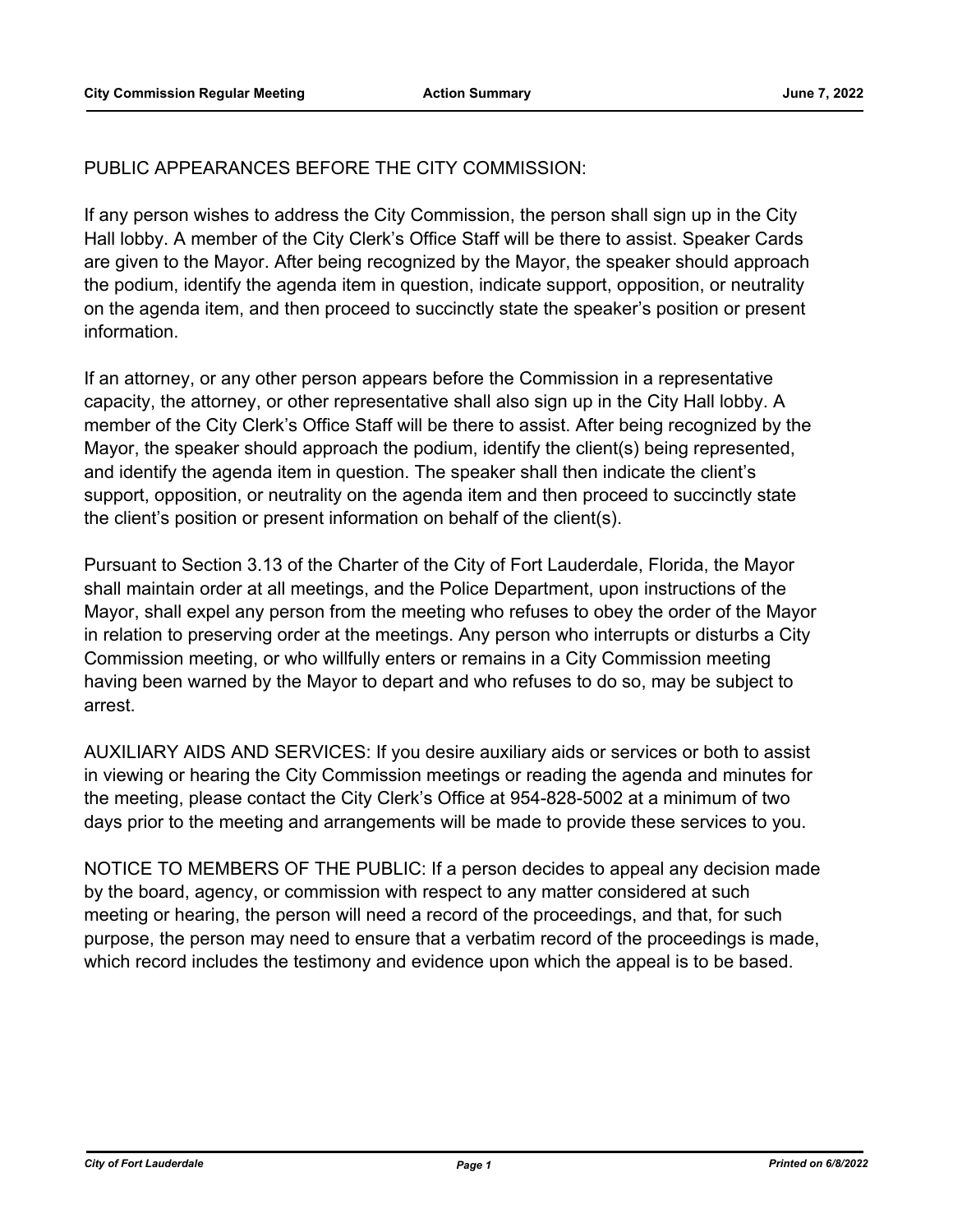## **Pledge of Allegiance**

## **ROLL CALL**

Present: 5 - Commissioner Robert L. McKinzie, Vice Mayor Ben Sorensen, Commissioner Heather Moraitis, Commissioner Steven Glassman and Mayor Dean J. Trantalis

# **Approval of MINUTES and Agenda**

|   | 22-0532              | Minutes for March 1, 2022 Commission Regular Meeting, March 15,<br>2022 Joint Workshop with Sustainability Advisory Board and March<br>15, 2022 Commission Special Meeting - (Commission Districts 1, 2,<br>$3$ and $4)$ |  |  |
|---|----------------------|--------------------------------------------------------------------------------------------------------------------------------------------------------------------------------------------------------------------------|--|--|
|   |                      | <b>APPROVED</b>                                                                                                                                                                                                          |  |  |
|   |                      | Yea: 4 - Vice Mayor Sorensen, Commissioner Moraitis, Commissioner<br><b>Glassman and Mayor Trantalis</b>                                                                                                                 |  |  |
|   |                      | Not Present: 1 - Commissioner McKinzie                                                                                                                                                                                   |  |  |
|   | <b>PRESENTATIONS</b> |                                                                                                                                                                                                                          |  |  |
| 1 | <b>PRES- 22-0544</b> | Mayor Trantalis will present a Proclamation declaring June 2022, as<br>Pride Month in the City of Fort Lauderdale<br><b>PRESENTED</b>                                                                                    |  |  |
| 2 | <b>PRES- 22-0545</b> | Vice Mayor Sorensen to present a Proclamation declaring Tuesday,<br>June 7, 2022, as Esther Charles Day in the City of Fort Lauderdale<br><b>PRESENTED</b>                                                               |  |  |
| 3 | <b>PRES- 22-0546</b> | Vice Mayor Sorensen to present a Proclamation declaring Tuesday,<br>June 7, 2022, as Elizabeth Fahy Day in the City of Fort Lauderdale<br><b>PRESENTED</b>                                                               |  |  |
| 4 | <b>PRES- 22-0547</b> | Commissioner Glassman to present a Proclamation declaring<br>Tuesday, June 7, 2022, as Heilange Porcena Day in the City of Fort<br>Lauderdale<br><b>PRESENTED</b>                                                        |  |  |
| 5 | <b>PRES- 22-0548</b> | <b>Commissioner Glassman to present District II Community</b><br>Appearance Board "WOW" Award                                                                                                                            |  |  |

**PRESENTED**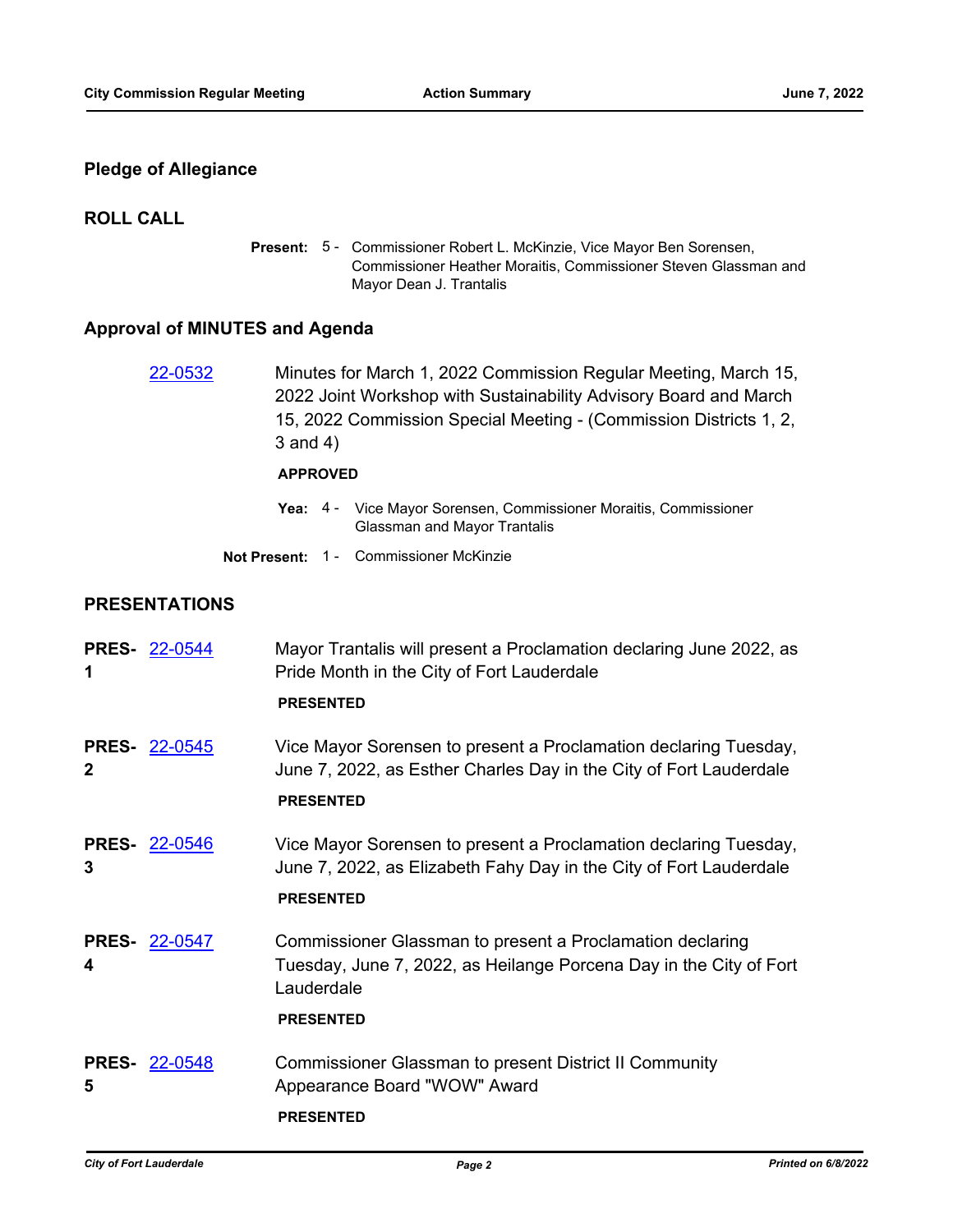## **CONSENT AGENDA PUBLIC COMMENT**

## **CONSENT AGENDA**

## **Approval of the Consent Agenda**

#### **Approve the Consent Agenda**

Yea: 5 - Commissioner McKinzie, Vice Mayor Sorensen, Commissioner Moraitis, Commissioner Glassman and Mayor Trantalis

## **CONSENT MOTION**

**CM-1** [22-0504](http://fortlauderdale.legistar.com/gateway.aspx?m=l&id=/matter.aspx?key=16624) Motion Approving Event Agreements and Related Road Closures for Stonewall Pride and Vegan BBQ Party - (Commission Districts 2 and 4)

#### **APPROVED**

- Yea: 5 Commissioner McKinzie, Vice Mayor Sorensen, Commissioner Moraitis, Commissioner Glassman and Mayor Trantalis
- **CM-2** [22-0503](http://fortlauderdale.legistar.com/gateway.aspx?m=l&id=/matter.aspx?key=16623) Motion Approving an Application for Temporary Beach License and Outdoor Event Agreement for Dig the Beach Volleyball Series (August 2022) - (Commission Districts 2 and 4)

#### **APPROVED**

Yea: 5 - Commissioner McKinzie, Vice Mayor Sorensen, Commissioner Moraitis, Commissioner Glassman and Mayor Trantalis

**CM-3** [22-0487](http://fortlauderdale.legistar.com/gateway.aspx?m=l&id=/matter.aspx?key=16607) Motion Approving an Amendment to the Agreement with Broward County for the Leasing of Real Property located at 80 SW 1st Avenue - (Commission District 4)

#### **APPROVED**

- Yea: 5 Commissioner McKinzie, Vice Mayor Sorensen, Commissioner Moraitis, Commissioner Glassman and Mayor Trantalis
- **CM-4** [22-0493](http://fortlauderdale.legistar.com/gateway.aspx?m=l&id=/matter.aspx?key=16613) Motion Approving the First Amendment to an Agreement Between Broward County, City of Fort Lauderdale and Fort Lauderdale Country Club, Inc., for Reimbursement Funding of a Saltwater Intrusion Monitoring Well - \$9,795.50 - (Commission Districts 1, 2, 3 and 4)

#### **APPROVED**

Yea: 5 - Commissioner McKinzie, Vice Mayor Sorensen, Commissioner Moraitis, Commissioner Glassman and Mayor Trantalis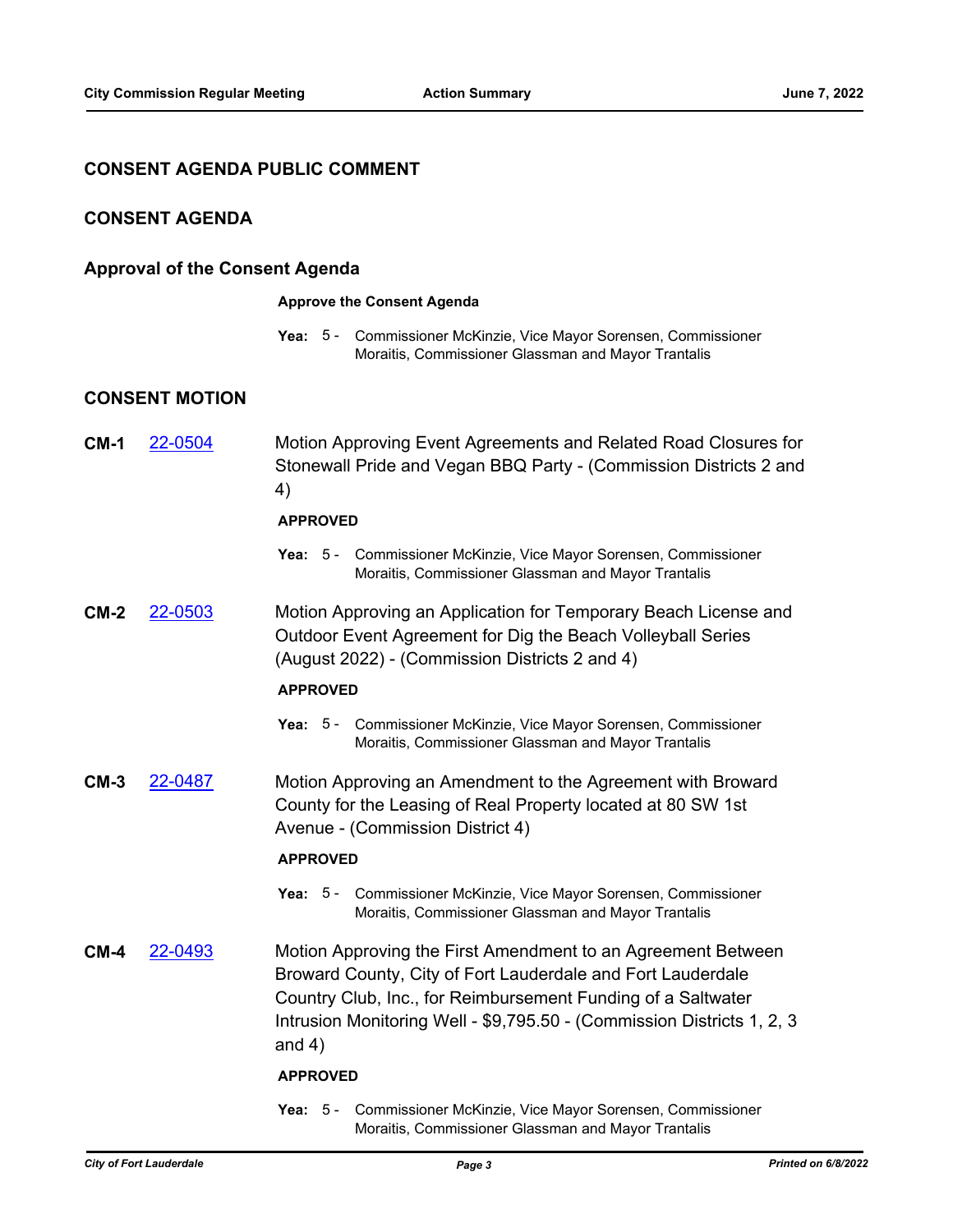| $CM-5$ | 22-0511                   | Motion Approving Agreement with the School Board of Broward<br>County, Florida for the School Resource Officer Summer School<br>Program - (Commission Districts 2, 3 and 4)                                                                                          |  |  |  |
|--------|---------------------------|----------------------------------------------------------------------------------------------------------------------------------------------------------------------------------------------------------------------------------------------------------------------|--|--|--|
|        |                           | <b>APPROVED</b>                                                                                                                                                                                                                                                      |  |  |  |
|        |                           | Yea: 5 - Commissioner McKinzie, Vice Mayor Sorensen, Commissioner<br>Moraitis, Commissioner Glassman and Mayor Trantalis                                                                                                                                             |  |  |  |
| CM-6   | 22-0521                   | Motion Eliminating July 19, 2022, and August 2, 2022, Conference<br>and Regular Meetings for Vacation - (Commission Districts 1, 2, 3)<br>and $4)$                                                                                                                   |  |  |  |
|        |                           | <b>APPROVED</b>                                                                                                                                                                                                                                                      |  |  |  |
|        |                           | Commissioner McKinzie, Vice Mayor Sorensen, Commissioner<br>Yea: $5 -$<br>Moraitis, Commissioner Glassman and Mayor Trantalis                                                                                                                                        |  |  |  |
|        | <b>CONSENT RESOLUTION</b> |                                                                                                                                                                                                                                                                      |  |  |  |
| CR-1   | 22-0015                   | Resolution Approving the Consolidated Budget Amendment to Fiscal<br>Year 2022 - Appropriation - (Commission Districts 1, 2, 3 and 4)                                                                                                                                 |  |  |  |
|        |                           | <b>ADOPTED</b>                                                                                                                                                                                                                                                       |  |  |  |
|        |                           | Yea: 5 - Commissioner McKinzie, Vice Mayor Sorensen, Commissioner<br>Moraitis, Commissioner Glassman and Mayor Trantalis                                                                                                                                             |  |  |  |
| CR-2   | 22-0416                   | Resolution Calling for an Election to be Held for the Lauderdale Isle<br>Water Management District Governing Board Due to Vacancy -<br>(Commission District 4)                                                                                                       |  |  |  |
|        |                           | <b>ADOPTED</b>                                                                                                                                                                                                                                                       |  |  |  |
|        |                           | Yea: 5 - Commissioner McKinzie, Vice Mayor Sorensen, Commissioner<br>Moraitis, Commissioner Glassman and Mayor Trantalis                                                                                                                                             |  |  |  |
| $CR-3$ | 22-0488                   | Resolution (a) Approving an Application for a Dock Permit for Usage<br>of Public Property by Matthew and Kathryn Friedman Located at<br>901 Cordova Road and (b) Authorizing Execution of a Declaration of<br><b>Restrictive Covenants - (Commission District 4)</b> |  |  |  |
|        |                           | <b>ADOPTED</b>                                                                                                                                                                                                                                                       |  |  |  |
|        |                           | Commissioner McKinzie, Vice Mayor Sorensen, Commissioner<br>Yea: $5 -$<br>Moraitis, Commissioner Glassman and Mayor Trantalis                                                                                                                                        |  |  |  |
| CR-4   | 22-0489                   | Resolution Approving the Naming of Baseball Field No. 3 at Holiday<br>Park to "Bill Joyner Baseball Field" - (Commission District 2)                                                                                                                                 |  |  |  |
|        |                           | <b>ADOPTED</b>                                                                                                                                                                                                                                                       |  |  |  |
|        |                           |                                                                                                                                                                                                                                                                      |  |  |  |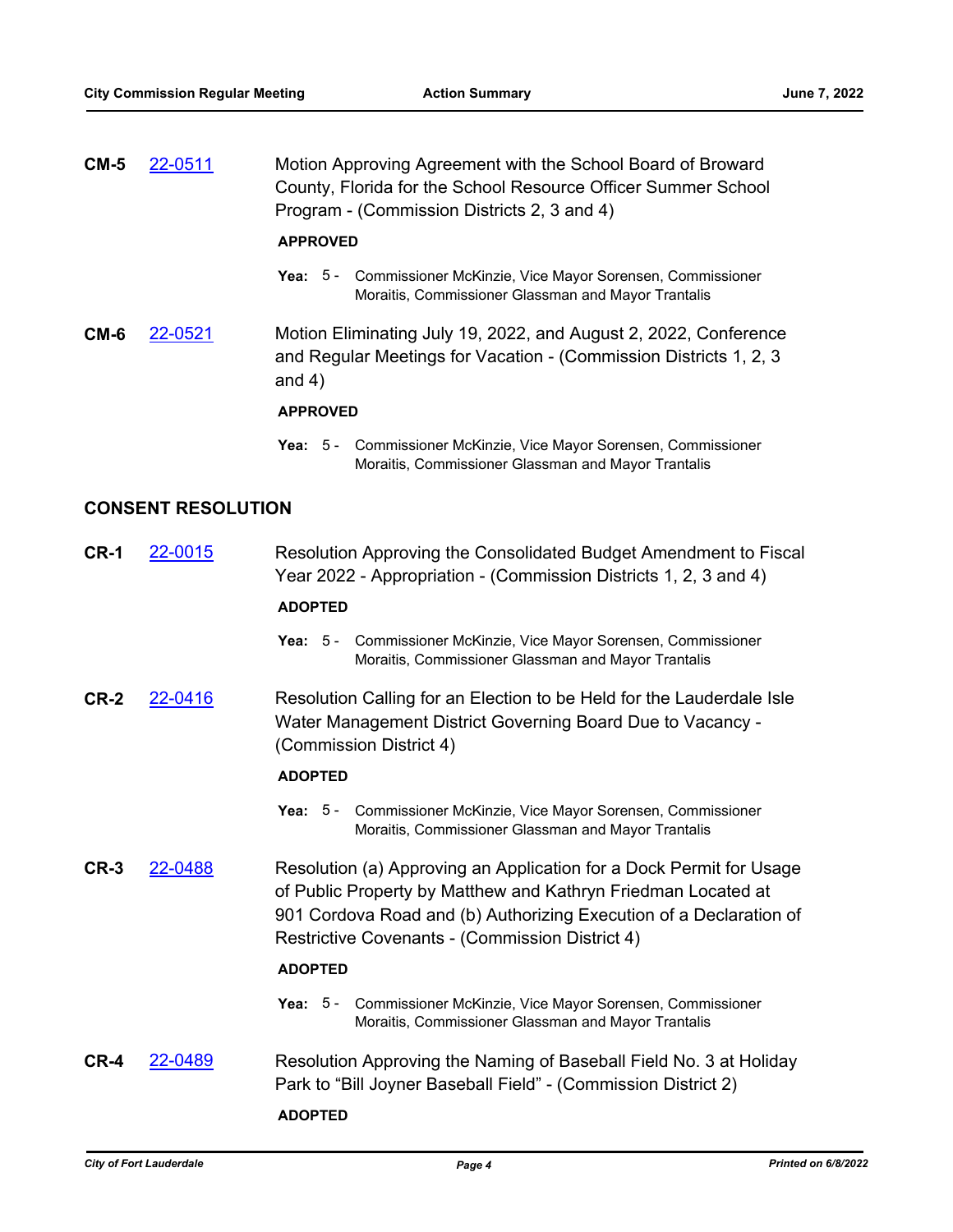- Yea: 5 Commissioner McKinzie, Vice Mayor Sorensen, Commissioner Moraitis, Commissioner Glassman and Mayor Trantalis
- **CR-5** [22-0490](http://fortlauderdale.legistar.com/gateway.aspx?m=l&id=/matter.aspx?key=16610) Resolution Declaring Notice of Intent to Lease City-Owned Property Located at SW 42 Terrace, Unincorporated, Florida 33317, Pursuant to Section 8.13 of the City Charter, to Covenant House Florida, Inc. - (Unincorporated Broward)

## **ADOPTED**

- Yea: 5 Commissioner McKinzie, Vice Mayor Sorensen, Commissioner Moraitis, Commissioner Glassman and Mayor Trantalis
- **CR-6** [22-0520](http://fortlauderdale.legistar.com/gateway.aspx?m=l&id=/matter.aspx?key=16640) Resolution (a) Approving an Application for a Dock Permit for Usage of Public Property by Nelson & Jasmin Fernandez Located at 1342 Ponce De Leon Drive and (b) Authorizing Execution of a Declaration of Restrictive Covenants - (Commission District 4)

## **ADOPTED**

- Yea: 5 Commissioner McKinzie, Vice Mayor Sorensen, Commissioner Moraitis, Commissioner Glassman and Mayor Trantalis
- **CR-7** [22-0441](http://fortlauderdale.legistar.com/gateway.aspx?m=l&id=/matter.aspx?key=16561) Resolution Approving an Order Form, General Terms and Conditions, and Addendum, for the Proprietary Purchase of Online Legal Research Services - West Publishing Corporation - (Commission Districts 1, 2, 3 and 4)

### **ADOPTED**

Yea: 5 - Commissioner McKinzie, Vice Mayor Sorensen, Commissioner Moraitis, Commissioner Glassman and Mayor Trantalis

## **CONSENT PURCHASE**

**CP-1** [22-0150](http://fortlauderdale.legistar.com/gateway.aspx?m=l&id=/matter.aspx?key=16271) Motion Approving Agreements for Purchase of Turf Grass Maintenance - Cemeteries with SFM Landscape Services, LLC and Weed-A-Way, Inc. - \$143,007.96 - (Commission Districts 1, 2, 3 and 4)

## **APPROVED**

Yea: 5 - Commissioner McKinzie, Vice Mayor Sorensen, Commissioner Moraitis, Commissioner Glassman and Mayor Trantalis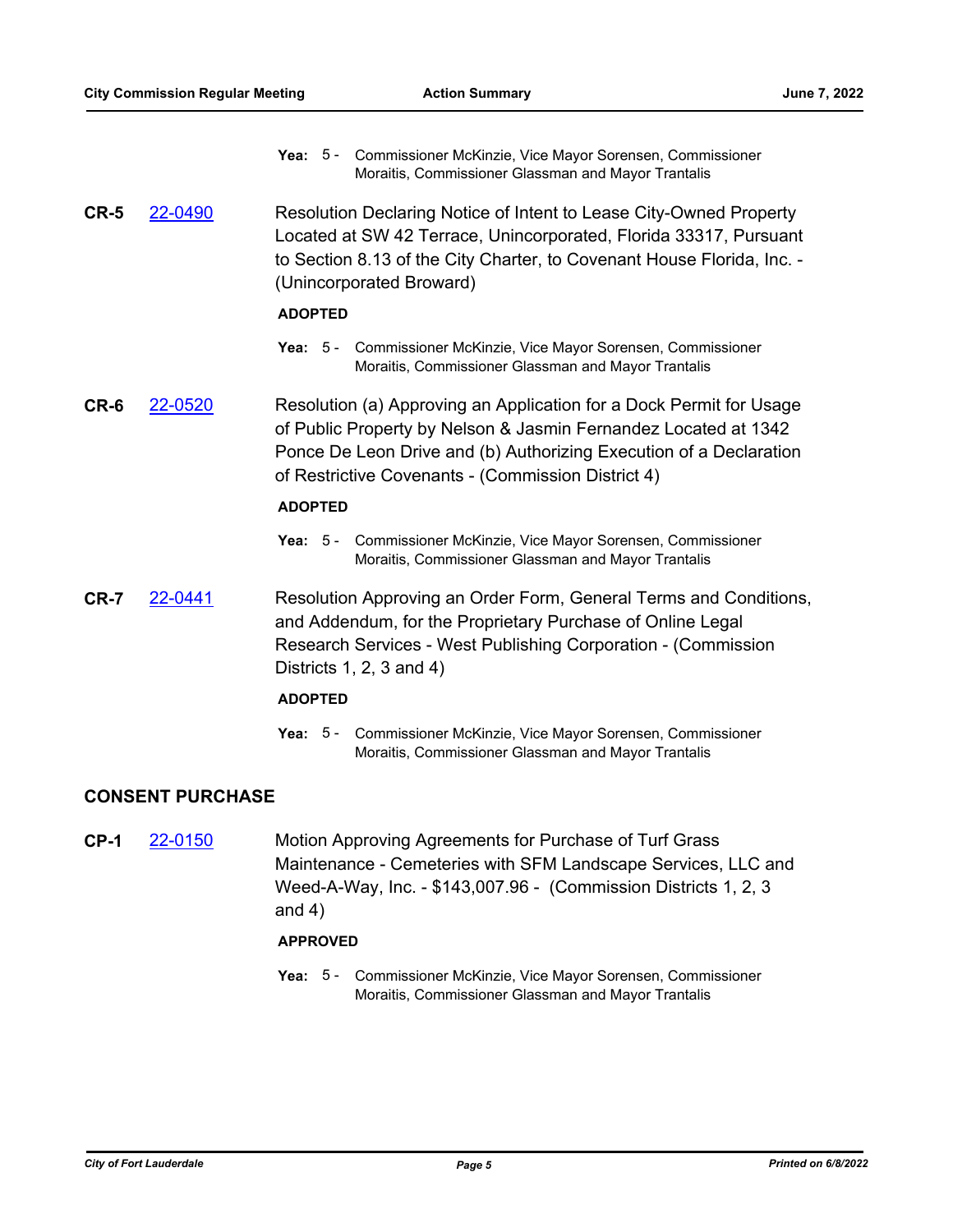| $CP-2$ | 22-0217 | Motion Approving Funding for Projects Utilizing Consultants'<br>Competitive Negotiation Act (CCNA) Professional Services Library -<br>3.0 Water and Wastewater Systems - Continuing Services Contracts<br>- Chen Moore and Associates, Inc., Kimley-Horn & Associates, Inc.,<br>Tetra Tech, Inc., Calvin, Giordano & Associates, Inc., Craven,<br>Thompson & Associates, Inc., EAC Consulting, Inc., CDM Smith,<br>Inc., Jacobs Engineering Group, Inc., and Hazen and Sawyer, P.C.<br>- \$3,000,000 - (Commission Districts 1, 2, 3 and 4) |  |  |  |  |
|--------|---------|---------------------------------------------------------------------------------------------------------------------------------------------------------------------------------------------------------------------------------------------------------------------------------------------------------------------------------------------------------------------------------------------------------------------------------------------------------------------------------------------------------------------------------------------|--|--|--|--|
|        |         | <b>APPROVED</b>                                                                                                                                                                                                                                                                                                                                                                                                                                                                                                                             |  |  |  |  |
|        |         | Yea: 5 - Commissioner McKinzie, Vice Mayor Sorensen, Commissioner<br>Moraitis, Commissioner Glassman and Mayor Trantalis                                                                                                                                                                                                                                                                                                                                                                                                                    |  |  |  |  |
| $CP-3$ | 22-0354 | Motion Authorizing Additional Funding in the Amount of \$11,300,000<br>for the Parks Bond and Parks Master Plan Design and<br>Implementation Services Agreement - AECOM Technical Services,<br>$Inc. - $11,300,000 - (Commission Distributions 1, 2, 3 and 4)$                                                                                                                                                                                                                                                                              |  |  |  |  |
|        |         | <b>APPROVED</b>                                                                                                                                                                                                                                                                                                                                                                                                                                                                                                                             |  |  |  |  |
|        |         | Yea: 5 - Commissioner McKinzie, Vice Mayor Sorensen, Commissioner<br>Moraitis, Commissioner Glassman and Mayor Trantalis                                                                                                                                                                                                                                                                                                                                                                                                                    |  |  |  |  |
| $CP-4$ | 22-0361 | Motion Approving Increase in Funds to the Annual Asphalt Mill and<br>Resurfacing Contract - M & M Asphalt Maintenance Inc. - \$300,000 -<br>(Commission Districts 2 and 4)                                                                                                                                                                                                                                                                                                                                                                  |  |  |  |  |
|        |         | <b>APPROVED</b>                                                                                                                                                                                                                                                                                                                                                                                                                                                                                                                             |  |  |  |  |
|        |         | Yea: 5 - Commissioner McKinzie, Vice Mayor Sorensen, Commissioner<br>Moraitis, Commissioner Glassman and Mayor Trantalis                                                                                                                                                                                                                                                                                                                                                                                                                    |  |  |  |  |
| $CP-5$ | 22-0411 | Motion Approving Consent of Assignment of Agreement from Lanzo<br>Trenchless Technologies, Inc. - South to Lanzo Construction Co.,<br>Florida - (Commission Districts 1, 2, 3 and 4)                                                                                                                                                                                                                                                                                                                                                        |  |  |  |  |
|        |         | <b>APPROVED</b>                                                                                                                                                                                                                                                                                                                                                                                                                                                                                                                             |  |  |  |  |
|        |         | Yea: 5 - Commissioner McKinzie, Vice Mayor Sorensen, Commissioner<br>Moraitis, Commissioner Glassman and Mayor Trantalis                                                                                                                                                                                                                                                                                                                                                                                                                    |  |  |  |  |
| $CP-6$ | 22-0425 | Motion Terminating for Cause an Agreement with Screen Graphics of<br>Florida, Inc. and Approving a New Agreement for Vehicle &<br>Equipment Graphics, Installation, and Removal with Graphic Designs<br>International, LLC - \$300,000 (estimated two-year total) -<br>(Commission Districts 1, 2, 3 and 4)<br><b>APPROVED</b>                                                                                                                                                                                                              |  |  |  |  |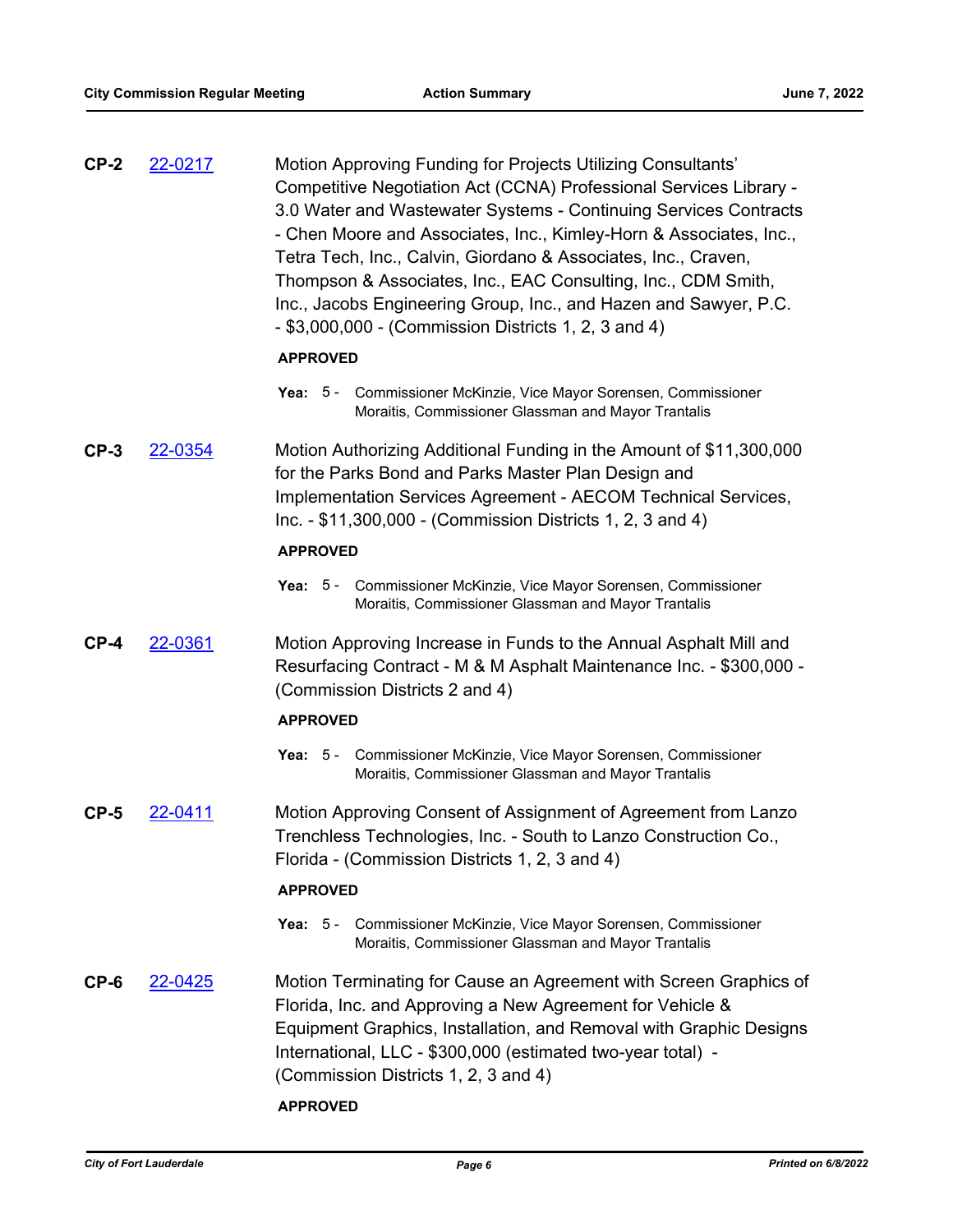|                |                    |                 | Yea: 5 - Commissioner McKinzie, Vice Mayor Sorensen, Commissioner<br>Moraitis, Commissioner Glassman and Mayor Trantalis                                                                                                                         |
|----------------|--------------------|-----------------|--------------------------------------------------------------------------------------------------------------------------------------------------------------------------------------------------------------------------------------------------|
| $CP-7$         | 22-0498            |                 | Motion Approving a Service Agreement for Advanced Metering<br>Infrastructure Solution Consultant Services - Black & Veatch<br>Corporation - \$237,138 - (Commission Districts 1, 2, 3 and 4)                                                     |
|                |                    | <b>APPROVED</b> |                                                                                                                                                                                                                                                  |
|                |                    |                 | Yea: 5 - Commissioner McKinzie, Vice Mayor Sorensen, Commissioner<br>Moraitis, Commissioner Glassman and Mayor Trantalis                                                                                                                         |
| <b>MOTIONS</b> |                    |                 |                                                                                                                                                                                                                                                  |
| M-1            | 22-0528            |                 | Motion Denying an Application for an Outdoor Event with Related<br>Road Closures and an Agreement with Exotics on Las Olas 5 -<br>(Commission District 4)                                                                                        |
|                |                    | <b>APPROVED</b> |                                                                                                                                                                                                                                                  |
|                |                    |                 | Yea: 3 - Commissioner McKinzie, Commissioner Moraitis and Commissioner<br>Glassman                                                                                                                                                               |
|                |                    |                 | Nay: 2 - Vice Mayor Sorensen and Mayor Trantalis                                                                                                                                                                                                 |
| M-2            | 22-0556            |                 | Motion Approving Interim Agreement with The Boring Company for<br>the Subsurface Tunnel System from Downtown Fort Lauderdale to<br>Fort Lauderdale Beach, Pursuant to Florida Statutes Sec. 255.065(6)<br>- (Commission Districts 1, 2, 3 and 4) |
|                |                    | <b>APPROVED</b> |                                                                                                                                                                                                                                                  |
|                |                    |                 | Yea: 3 - Commissioner Moraitis, Commissioner Glassman and Mayor Trantalis                                                                                                                                                                        |
|                |                    | Nav:            | 1 - Commissioner McKinzie                                                                                                                                                                                                                        |
|                |                    |                 | Not Present: 1 - Vice Mayor Sorensen                                                                                                                                                                                                             |
|                | <b>RESOLUTIONS</b> |                 |                                                                                                                                                                                                                                                  |
| $R-1$          | 22-0525            |                 | Appointment of Board and Committee Members - (Commission<br>Districts $1, 2, 3$ and $4)$                                                                                                                                                         |
|                |                    | <b>ADOPTED</b>  |                                                                                                                                                                                                                                                  |
|                |                    |                 | Yea: 4 - Commissioner McKinzie, Commissioner Moraitis, Commissioner<br>Glassman and Mayor Trantalis                                                                                                                                              |

**Not Present:** 1 - Vice Mayor Sorensen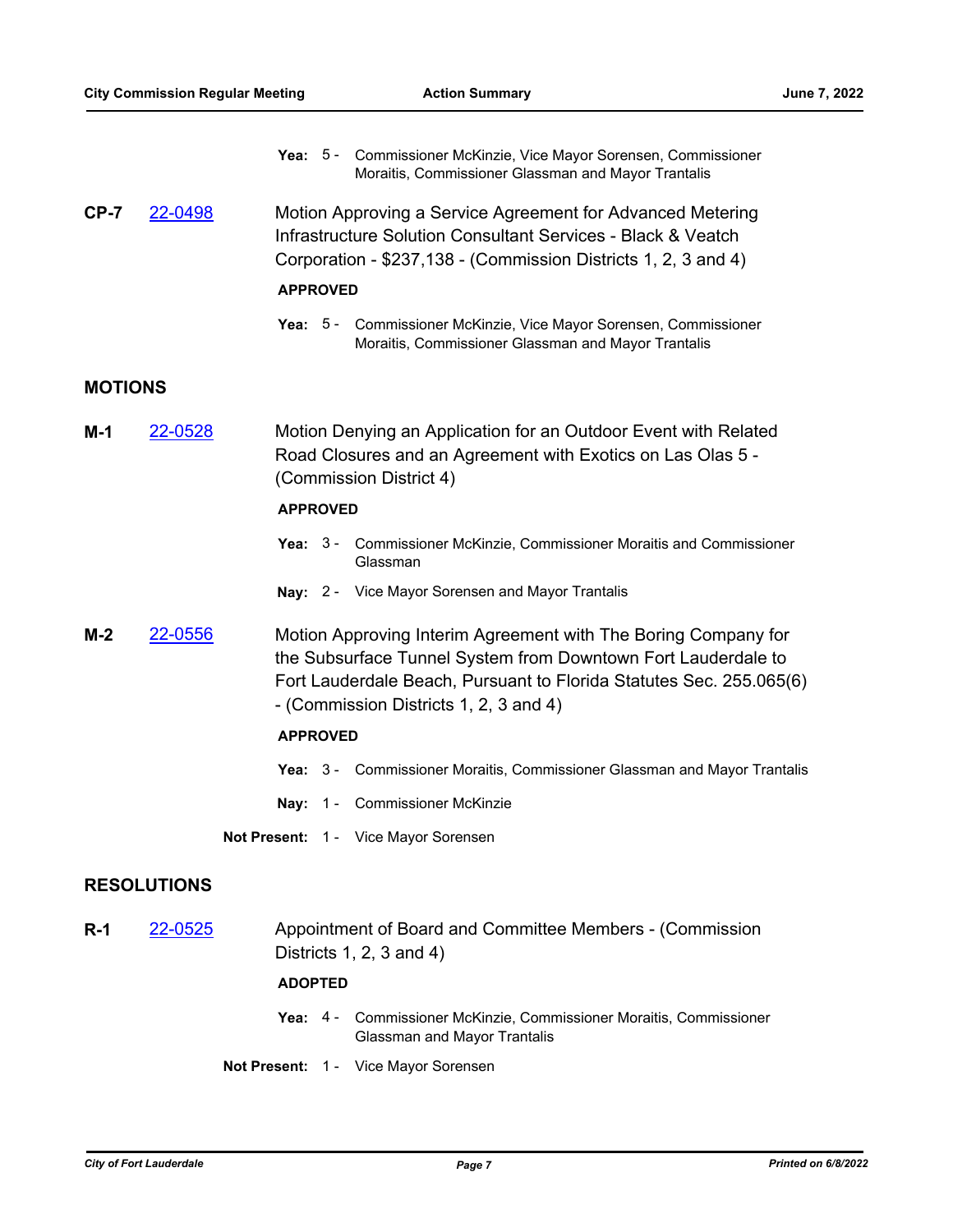**R-2** [22-0389](http://fortlauderdale.legistar.com/gateway.aspx?m=l&id=/matter.aspx?key=16509) Resolution Authorizing the Execution of the First Amendment to the Affordable Housing Development Agreement Between West Village, LLC. and the City of Fort Lauderdale Replacing the Affordable Housing Plan - West Village, LLC - UDP-A22002 - (Commission District 3)

#### **ADOPTED**

- Yea: 4 Commissioner McKinzie, Commissioner Moraitis, Commissioner Glassman and Mayor Trantalis
- **Not Present:** 1 Vice Mayor Sorensen
- **R-3** [22-0507](http://fortlauderdale.legistar.com/gateway.aspx?m=l&id=/matter.aspx?key=16627) Resolution Approving an Affordable Housing Development Agreement Between Wright Dynasty, LLC and the City of Fort Lauderdale for Three Residential Affordable Housing Units, to Be Set Aside in Perpetuity - Wright Dynasty, LLC - UDP-S21022 - (Commission District 3)

### **ADOPTED**

- Yea: 4 Commissioner McKinzie, Commissioner Moraitis, Commissioner Glassman and Mayor Trantalis
- **Not Present:** 1 Vice Mayor Sorensen
- **R-4** [22-0463](http://fortlauderdale.legistar.com/gateway.aspx?m=l&id=/matter.aspx?key=16583) Quasi-Judicial Resolution Approving Site Plan Level IV Development Permit for a 54 Multifamily Residential Units and 100-Room Hotel Development with Setback Modifications Development known as "Ocean Park" - Sunrise FTL Ventures, LLLP - (Commission District 2)

Anyone wishing to speak must be sworn in. Commission will announce any site visits, communications or expert opinions received and make them part of the record.

#### **ADOPTED AS AMENDED - APPROVING**

Yea: 4 - Commissioner McKinzie, Commissioner Moraitis, Commissioner Glassman and Mayor Trantalis

**Not Present:** 1 - Vice Mayor Sorensen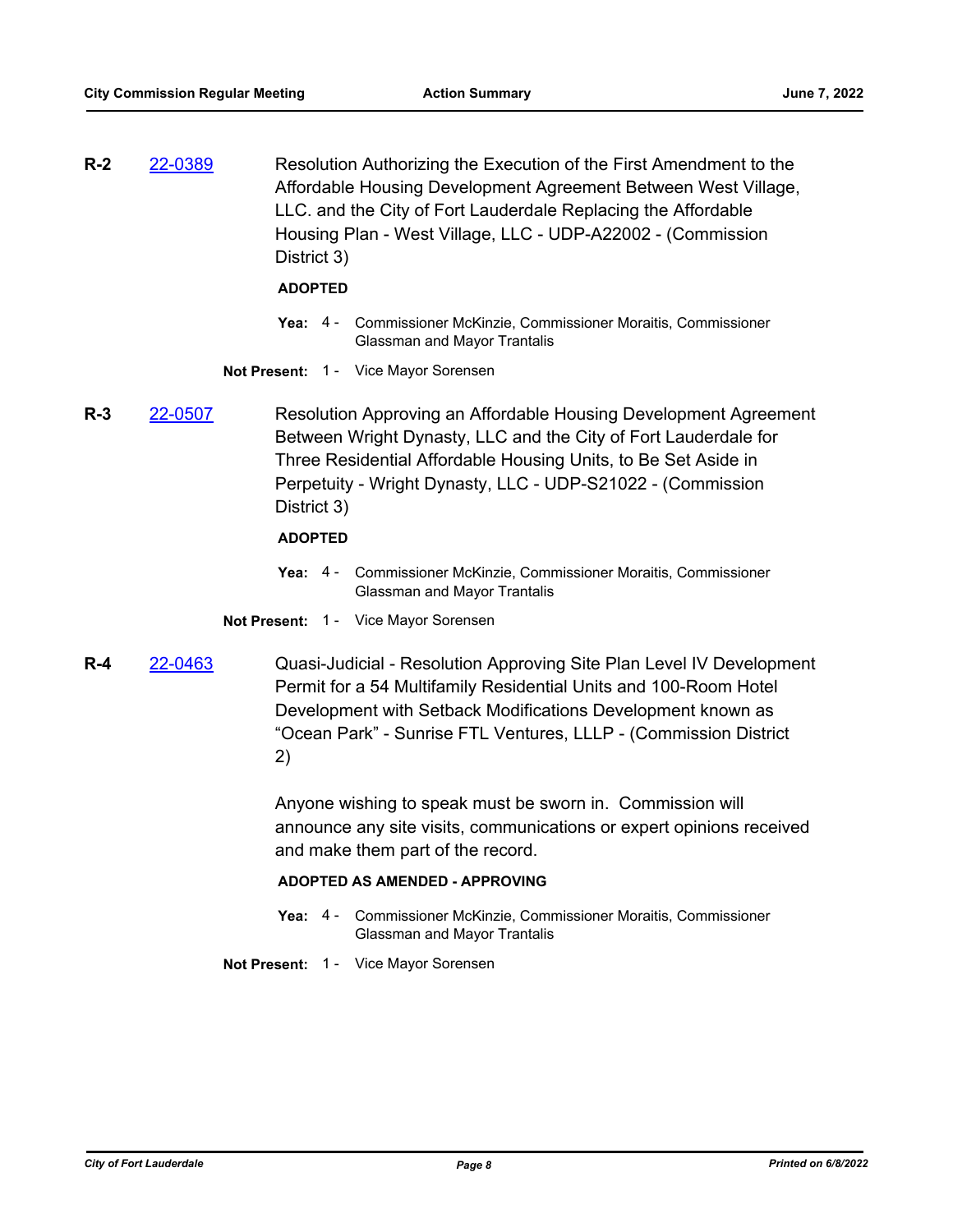**R-5** [22-0464](http://fortlauderdale.legistar.com/gateway.aspx?m=l&id=/matter.aspx?key=16584) Quasi-Judicial Resolution Vacating a Three-Foot Utility Easement Located on NE 9th Court - Sunrise FTL Ventures, LLLP, - Case No. UDP-EV21005- (Commission District 2)

> Anyone wishing to speak must be sworn in. Commission will announce any site visits, communications or expert opinions received and make them part of the record.

## **ADOPTED AS AMENDED**

- Yea: 4 Commissioner McKinzie, Commissioner Moraitis, Commissioner Glassman and Mayor Trantalis
- **Not Present:** 1 Vice Mayor Sorensen
- **R-6** [22-0529](http://fortlauderdale.legistar.com/gateway.aspx?m=l&id=/matter.aspx?key=16649) Quasi-Judicial Resolution Approving Plat Known as "Landaukaras Plat" - Located at 1555 N. Federal Highway - El Car Wash FL Federal, LLC. - Case No. UDP-P21005 - (Commission District 1)

Anyone wishing to speak must be sworn in. Commission will announce any site visits, communications or expert opinions received and make them part of the record.

#### **ADOPTED - APPROVING**

- Yea: 4 Commissioner McKinzie, Commissioner Moraitis, Commissioner Glassman and Mayor Trantalis
- **Not Present:** 1 Vice Mayor Sorensen
- [22-0594](http://fortlauderdale.legistar.com/gateway.aspx?m=l&id=/matter.aspx?key=16714) WALK-ON Motion to Extend Commission Meeting until 11 pm

#### **APPROVED**

- Yea: 4 Commissioner McKinzie, Commissioner Moraitis, Commissioner Glassman and Mayor Trantalis
- **Not Present:** 1 Vice Mayor Sorensen
- **R-7** [22-0557](http://fortlauderdale.legistar.com/gateway.aspx?m=l&id=/matter.aspx?key=16677) Resolution Providing Notice of Decision to Proceed with the Unsolicited Proposal Submitted by Fort Lauderdale Studio Initiative LLC to Develop, Construct, Operate, and Maintain a Full-Service Movie Studio Complex at 1400 NW 31st Avenue, and Authorizing Negotiations for a Proposed Interim and/or Comprehensive Agreement in Accordance with Section 255.065, Florida Statutes - (Commission District 3)

**ADOPTED**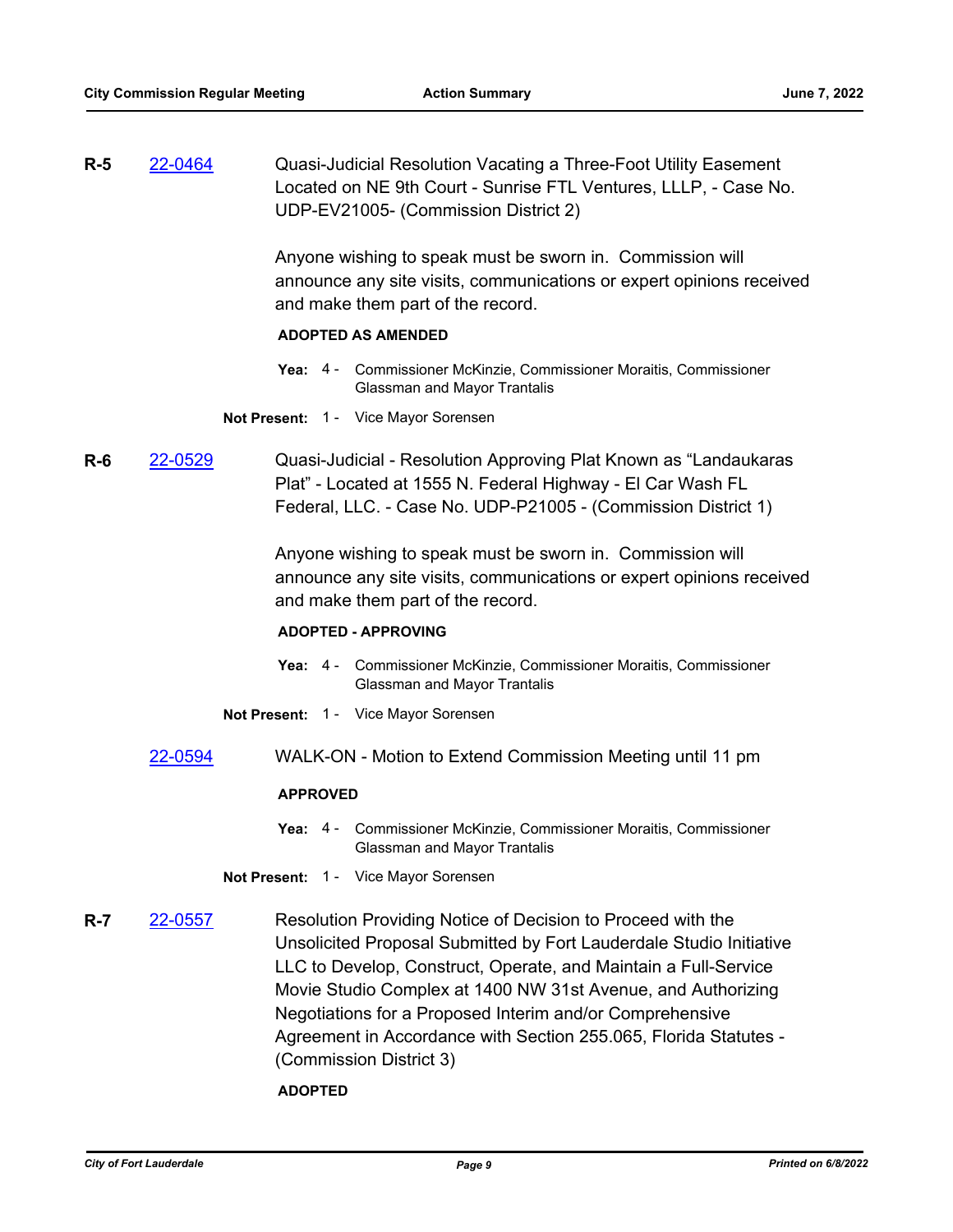- Yea: 4 Commissioner McKinzie, Commissioner Moraitis, Commissioner Glassman and Mayor Trantalis
- **Not Present:** 1 Vice Mayor Sorensen
- **R-8** [22-0560](http://fortlauderdale.legistar.com/gateway.aspx?m=l&id=/matter.aspx?key=16680) Resolution Providing Notice of Decision to Proceed with the Unsolicited Proposal Submitted by My Park Initiative, LLC, to Develop, Operate, and Maintain a Pickleball Facility on the Southwest Portion of Snyder Park located at 3299 SW 4th Avenue, Fort Lauderdale, Florida, 33315, and Authorizing Negotiations for a Proposed Interim and/or Comprehensive Agreement in Accordance with Section 255.065, Florida Statute - (Commission District 4)

#### **ADOPTED**

Yea: 4 - Commissioner McKinzie, Commissioner Moraitis, Commissioner Glassman and Mayor Trantalis

**Not Present:** 1 - Vice Mayor Sorensen

## **PUBLIC HEARINGS**

**PH-1** [22-0516](http://fortlauderdale.legistar.com/gateway.aspx?m=l&id=/matter.aspx?key=16636) Public Hearing to Consider a Resolution Approving a Development Agreement Between the City of Fort Lauderdale and 551 Bayshore Concepts, LLC for the Development known as "Olakino House" - Case No, UDP-S20009, Pursuant to Chapter 163.3220-163.3243, Florida Statutes - (Commission District 2)

#### **ADOPTED**

- Yea: 4 Commissioner McKinzie, Commissioner Moraitis, Commissioner Glassman and Mayor Trantalis
- **Not Present:** 1 Vice Mayor Sorensen

## **ORDINANCE FIRST READING**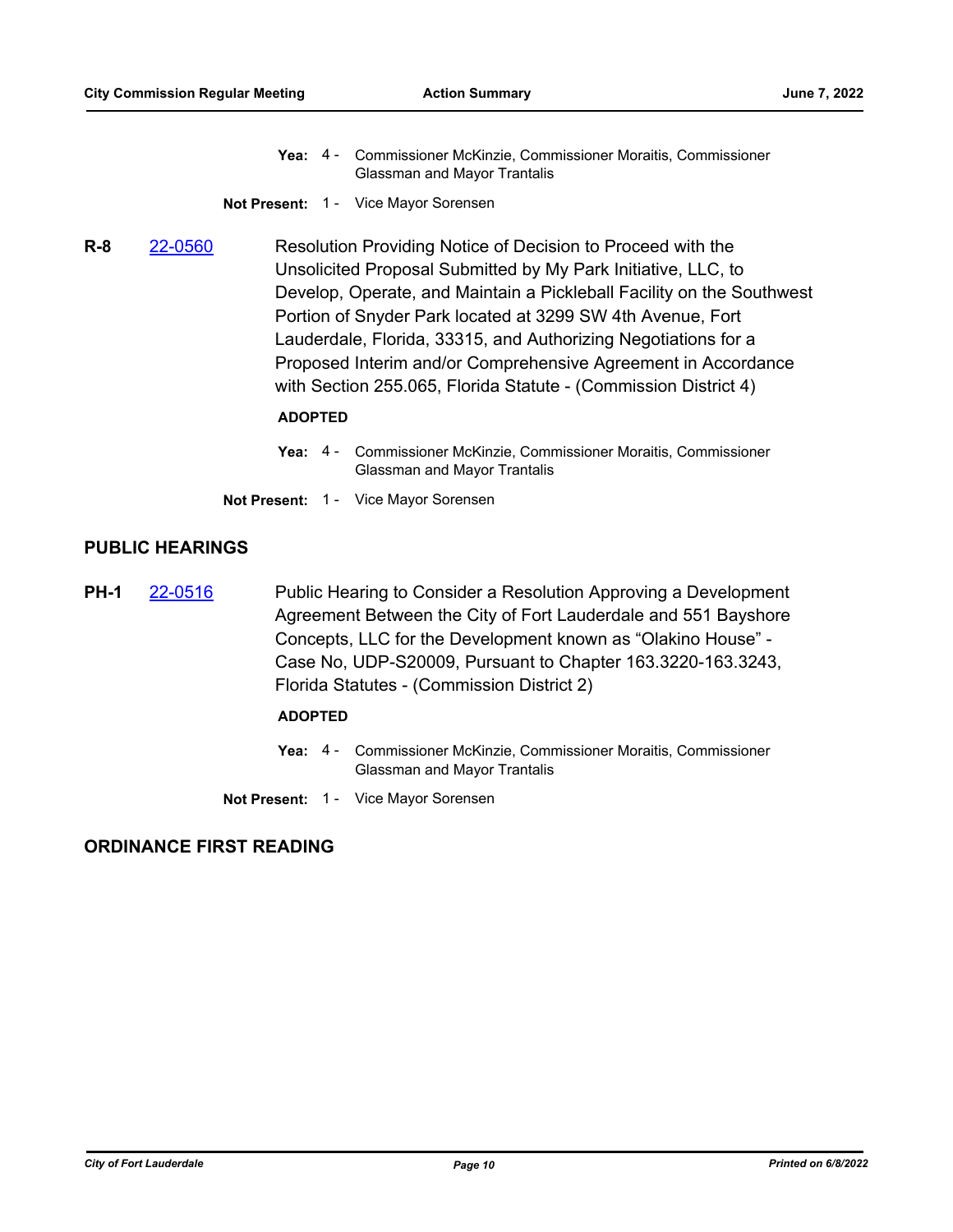**OFR-1** [22-0264](http://fortlauderdale.legistar.com/gateway.aspx?m=l&id=/matter.aspx?key=16384) First Reading - Ordinance Amending the City of Fort Lauderdale Unified Land Development Regulations (ULDR) to Revise Section 47-13.30, Table of Dimensional Requirements for the SRAC Districts, Section 47-13.31, NWRAC-MU Table of Dimensional Requirements, Section 47-13.51, SRAC-SA Special Regulations, Section 47-13.52, NWRAC-MU Special Regulations, Section 47-20.3, Reductions and Exceptions, Section 47-24.1, Generally - Table 1. Development Permits and Procedures, Section 47-37B.3, Applicability and General Regulations and Create New Section 47-23.16, Affordable Housing Regulations. Case No. UDP-T21010 - (Commission Districts 1, 2, 3 and 4)

## **PASSED FIRST READING**

- Yea: 4 Commissioner McKinzie, Commissioner Moraitis, Commissioner Glassman and Mayor Trantalis
- **Not Present:** 1 Vice Mayor Sorensen
- [22-0595](http://fortlauderdale.legistar.com/gateway.aspx?m=l&id=/matter.aspx?key=16715) WALK-ON Motion to Extend Commission Meeting until 12 am

#### **APPROVED**

- Yea: 4 Commissioner McKinzie, Commissioner Moraitis, Commissioner Glassman and Mayor Trantalis
- **Nay:** 1 Vice Mayor Sorensen

**OFR-2** [22-0465](http://fortlauderdale.legistar.com/gateway.aspx?m=l&id=/matter.aspx?key=16585) First Reading - Ordinance Amending the City of Fort Lauderdale Unified Land Development Regulations (ULDR) Section 47-14.10., List of Permitted, Conditional, and Accessory Uses, General Aviation Airport (GAA) District and Section 47-14.11., List of permitted, Conditional Uses, and Accessory Uses in the Airport Industrial Park (AIP) - (Commission District 1)

### **PASSED FIRST READING**

- Yea: 4 Commissioner McKinzie, Commissioner Moraitis, Commissioner Glassman and Mayor Trantalis
- **Not Present:** 1 Vice Mayor Sorensen

## **ORDINANCE SECOND READING**